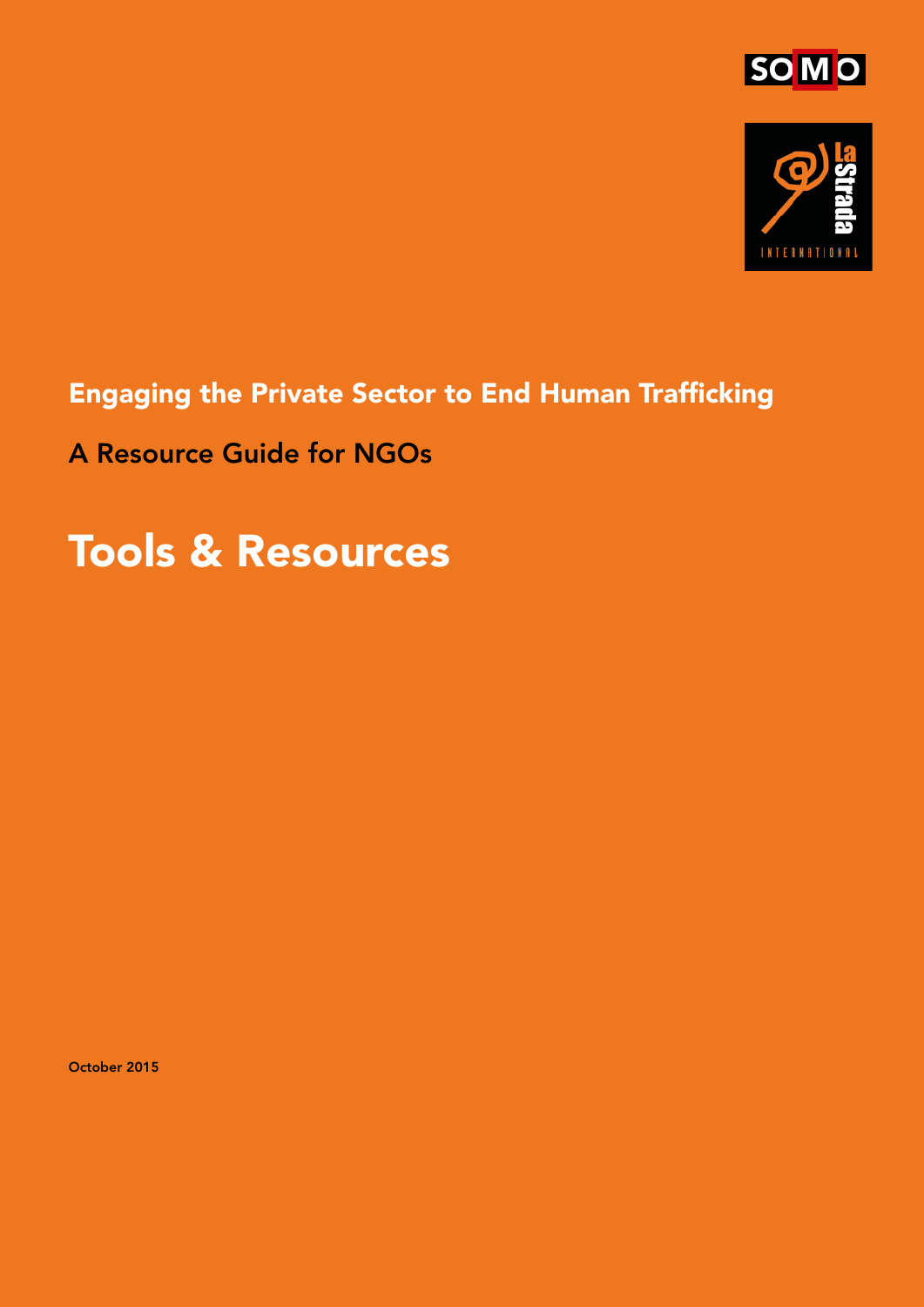#### **Contents**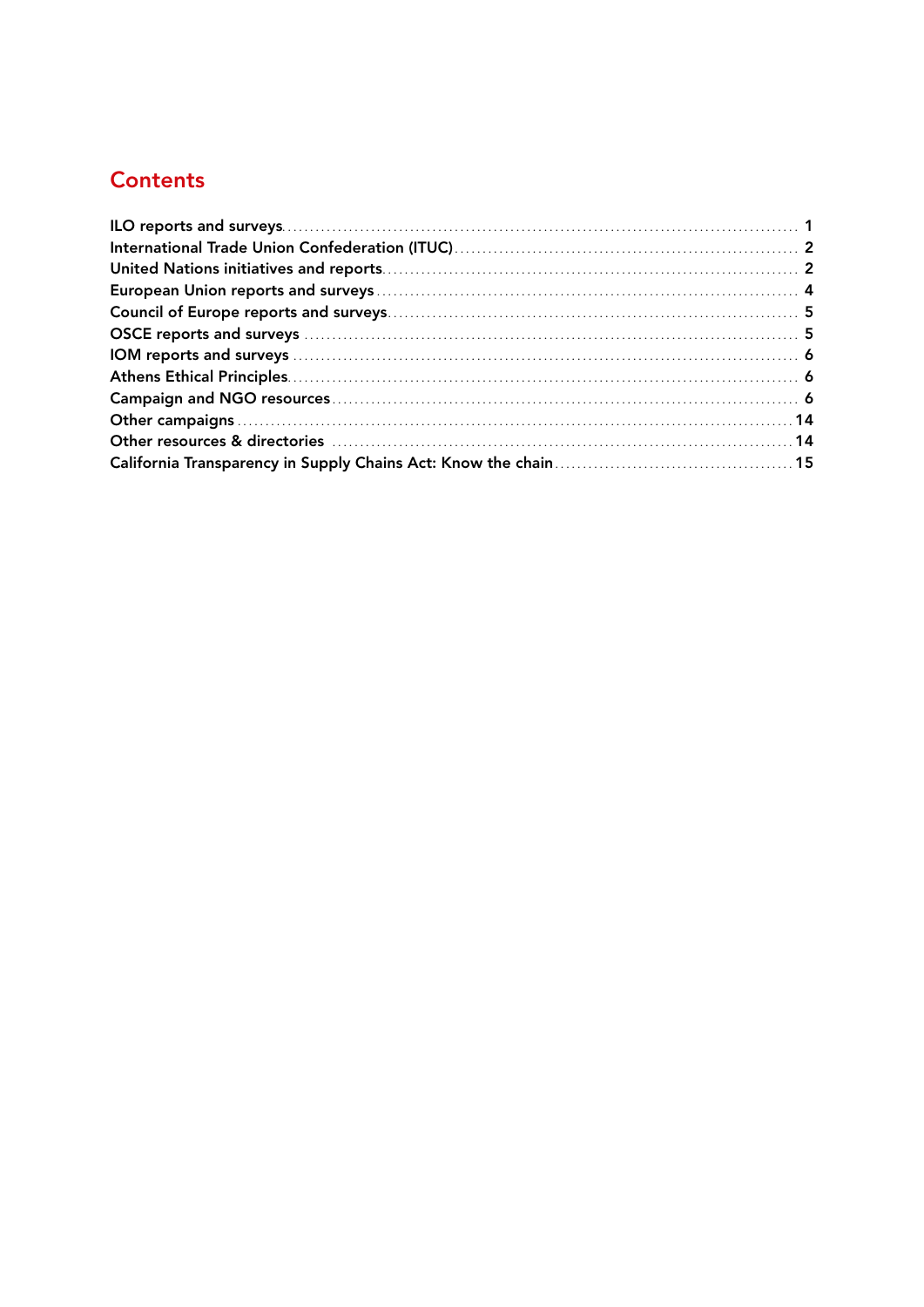### <span id="page-2-0"></span>ILO reports and surveys

**International**<br>Labour **Organization** 

The International Labour Organization has a special website on forced labour, human trafficking and [slavery,](http://www.ilo.org/global/topics/forced-labour/lang--en/index.htm) where it publicises facts and figures and numerous publications on the issue. Since 2002, the ILO also has a [Special Action Programme to combat Forced Labour](http://www.ilo.org/global/topics/forced-labour/WCMS_210827/lang--en/index.htm) (SAP-FL). In 2015, the ILO launched an Integrated [Programme on Fair Recruitment](http://www.ilo.org/global/topics/labour-migration/projects/WCMS_405819/lang--en/index.htm) (FAIR).

- [An information guide:](http://www.ilo.org/employment/Whatwedo/Instructionmaterials/WCMS_116358/lang--en/index.htm) Preventing discrimination, exploitation and abuse of women migrant workers, 2003
- $\Box$  [A global alliance against forced labour](http://www.ilo.org/global/publications/ilo-bookstore/order-online/books/WCMS_081882/lang--en/index.htm), Global report under the follow-up to the ILO Declaration on Fundamental Principles and Rights at Work. Geneva, 2005
- [Forced Labour and Human Trafficking](http://www.ilo.org/wcmsp5/groups/public/@ed_norm/@declaration/documents/publication/wcms_081971.pdf): Estimating the Profits, ILO Working Paper, 2005
- [Trafficking for forced labour:](http://www.diversiteit.be/diversiteit/files/File/MH_TEH/documentatie/DECLARATIONWEB.DOWNLOAD_BLOB.pdf) How to monitor the recruitment of migrant workers, Geneva, 2006
- [Resource guide](http://www.ilo.org/public/english/support/lib/resource/subject/csr.htm) on corporate social responsibility (CSR), 2006
- [Eradication of forced labour](http://www.ilo.org/wcmsp5/groups/public/---ed_norm/---relconf/documents/meetingdocument/wcms_089199.pdf), Geneva, 2007
- [ILO action against trafficking in human beings](http://www.ilo.org/wcmsp5/groups/public/@ed_norm/@declaration/documents/publication/wcms_090356.pdf), Geneva, 2008
- [Forced labour and human trafficking](http://www.ilo.org/wcmsp5/groups/public/---ed_norm/---declaration/documents/publication/wcms_097835.pdf): Handbook for labour inspectors, Geneva, 2008
- [Combating forced labour](http://www.ilo.org/wcmsp5/groups/public/---ed_norm/---declaration/documents/publication/wcms_101171.pdf): A handbook for employers and business, 2008
- □ [Forced labour and trafficking in Europe:](http://www.ilo.org/wcmsp5/groups/public/@ed_norm/@declaration/documents/publication/wcms_090548.pdf) How people are trapped in, live through and come out, 2008
- [The MNE Declaration,](http://www.ilo.org/wcmsp5/groups/public/---ed_emp/---emp_ent/---multi/documents/publication/wcms_116338.pdf) The detail 2009
- **[Labour administration and labour inspection](http://www.ilo.org/ilc/ILCSessions/100thSession/reports/reports-submitted/WCMS_153918/lang--en/index.htm), March 2011**
- [Indicators of Forced Labour,](http://www.ilo.org/global/topics/forced-labour/publications/WCMS_203832/lang--en/index.htm) 2012
- □ [Hard to see, harder to count.](http://www.ilo.org/wcmsp5/groups/public/---ed_norm/---declaration/documents/publication/wcms_182096.pdf) Survey guidelines to estimate forced labour in adults and children, 2012
- [ILO, Issue Brief](http://www.ilo.org/wcmsp5/groups/public/---ed_norm/---declaration/documents/publication/wcms_216003.pdf): Forced Labour and Human Trafficking in Fisheries, 2013
- D [Domestic workers across the world,](http://lastradainternational.org/lsidocs/Domestic workers across the world Global and regional statistics.pdf) 2013
- **D** [Profits and Poverty.](http://www.ilo.org/wcmsp5/groups/public/---ed_norm/---declaration/documents/publication/wcms_243391.pdf) The Economics of Forced Labour, 2014
- The ILO [Fair Recruitment Initiative](http://www.ilo.org/wcmsp5/groups/public/---ed_norm/---declaration/documents/publication/wcms_320405.pdf) in 2014
- [Strengthening action to end forced labour,](http://www.ilo.org/wcmsp5/groups/public/---ed_norm/---relconf/documents/meetingdocument/wcms_217752.pdf) Report IV, 2014
- [World of work Report 2014.](http://www.ilo.org/wcmsp5/groups/public/---dgreports/---dcomm/documents/publication/wcms_243961.pdf) Developing with Jobs, 2014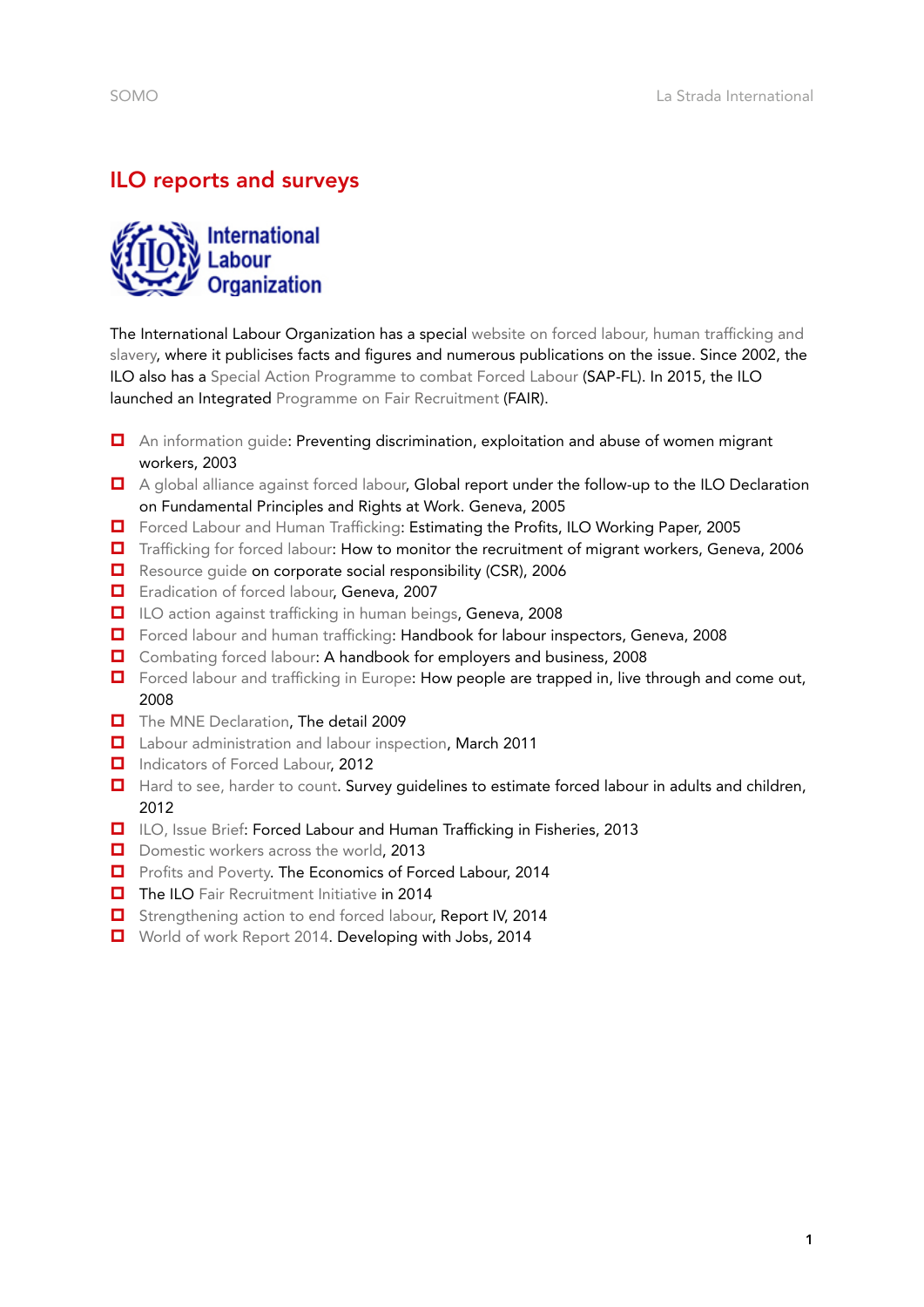#### <span id="page-3-0"></span>International Trade Union Confederation (ITUC)



The International Trade Union Confederation ([ITUC](http://www.ituc-csi.org/?lang=en)) engages in international cooperation between trade unions and global campaigning and advocacy within the major global institutions. The ITUC has close relations with the Global Union Federations, the Trade Union Advisory Committee to the OECD (TUAC), the International Labour Organisation and several other UN Specialised Agencies.

- **D** [Business Accountability FOR Development](http://www.csopartnership.org/news/business-accountability-for-development-ituc-tudcneurodad-publication-supported-by-cpde/): Mapping business liability mechanisms and donor engagement with private sector in development is a publication produced by ITUC-TUDCN and EURODAD and supported by the CPDE, 2015
- **[ITUC Global Rights Index,](http://www.ituc-csi.org/ituc-global-rights-index-2015) 2015**

#### United Nations initiatives and reports



The Global Initiative to Fight Trafficking (UN.GIFT) existed between 2007 and 2014, and was launched by the International Labour Organization (ILO), a number of UN bodies, the International Organization for Migration (IOM) and the Organization for Security and Cooperation in Europe (OSCE). UN.GIFT developed a [Victim Assistance Translation \(VITA\) Tool](http://www.ungift.org/knowledgehub/en/tools/vita.html) using audio messages that allow law enforcement officials to provide a basic level of assistance to victims of human trafficking.

- [Toolkit to Combat Trafficking in Persons](https://www.unodc.org/documents/human-trafficking/Toolkit-files/07-89375_Ebook%5B1%5D.pdf), 2008
- [Human Trafficking](http://www.ungift.org/docs/ungift/pdf/reports/Story_Survey.pdf): Everybody's Business, 2009
- **[Human Trafficking and Business.](http://www.ungift.org/doc/knowledgehub/resource-centre/GIFT_Human_Trafficking_and_business.pdf) Good Practices to Prevent and Combat Human Trafficking, 2010**
- [UN.GIFT Guidelines for business.](http://www.ungift.org/knowledgehub/en/business/guidelines.html) The UN.GIFT website has a brief Guideline section that advises businesses - in particular those with operations in at-risk sectors - to conduct risk assessments "to determine their level of exposure to human trafficking.
- [Brochure](http://www.ungift.org/doc/knowledgehub/resource-centre/GIFT_Human_Trafficking_and_business.pdf): Good Practices to Prevent and Combat Human Trafficking. In 2010, UN.GIFT published a brochure for business introducing the issue of human trafficking and the role that business can play in addressing it. It explains why human trafficking is an issue for business and contains a series of case studies that highlighting best practices by companies to fight it.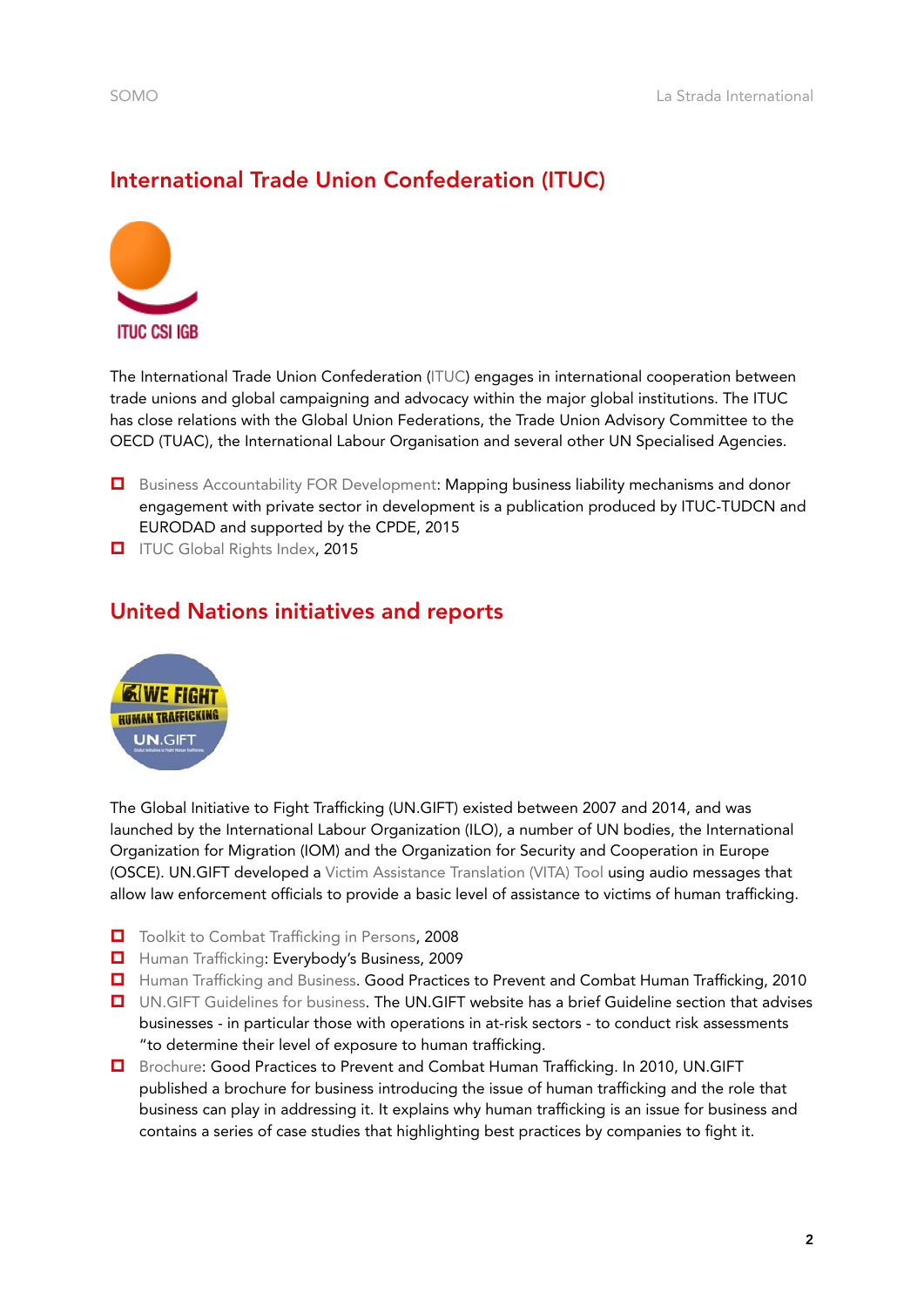**E** [eLearning course for business leaders, managers and employees:](http://www.ungift.org/knowledgehub/en/tools/elearning-tool-for-the-private-sector.html) UN.GIFT and the End Human Trafficking Now Campaign (EHTN), which no longer exists, have developed an eLearning course which is a modular training programme for business leaders, managers and employees of business companies. The training course includes interactive modules and Q&A s that can be used to train employers and businesses to understand identify and take action against human trafficking in supply chains.



The UN Global Compact is a voluntary initiative based on CEO commitments to implement universal sustainability principles and to take steps to support UN goals. Global Compact aims to help companies to meet their commitment to operate responsibly and support society. UN Global Compact supports companies to: do business responsibly by aligning their strategies and operations with [Ten Principles on human rights, labour, environment and anti-corruption;](https://www.unglobalcompact.org/what-is-gc/mission/principles) and to take strategic actions to advance [broader societal goals](https://www.unglobalcompact.org/what-is-gc/our-work/sustainable-development), such as the forthcoming UN Sustainable Development Goals, with an emphasis on collaboration and innovation.

- **D** [Private Sector Survey: Human Trafficking: Everybody s Business](http://www.ungift.org/docs/ungift/pdf/reports/Story_Survey.pdf). In 2009, the UN Global Compact, ILO and UN.GIFT conducted a Private Sector Survey on Human Trafficking to better understand corporate perceptions and concerns regarding human trafficking and determine how the UN system can more effectively support business efforts to combat the problem.
- $\Box$  The [UN Global Compact website](http://hrbdf.org/dilemmas/human-trafficking/#.Vb07X_ntlBc) provides dilemmas, useful cases studies of initiatives of the private sector, a forum, resources, training and survey as well as a [Human Rights and Business](http://human-rights-and-business-learning-tool.unglobalcompact.org/)  [learning tool.](http://human-rights-and-business-learning-tool.unglobalcompact.org/)

#### UN reports and surveys

- **D** [Business and Human Rights:](http://business-humanrights.org/sites/default/files/media/bhr/files/SRSG-report-Human-Rights-Council-19-Feb-2007.pdf) Mapping International Standards of Responsibility and Accountability for Corporate Acts, 2007
- [Recommended Principles](http://www.ohchr.org/Documents/Publications/Traffickingen.pdf) on Human Rights and Human Trafficking by the Office of the High Commissioner for Human Rights, 2002 (OHCHR)
- **D** [Report](http://www.ohchr.org/Documents/Issues/Business/A-HRC-17-31_AEV.pdf) of the Special Representative of the Secretary-General on the issue of human rights and transnational corporations and other business enterprises, John Ruggie, 2011
- [The corporate responsibility to respect human rights](http://www.ohchr.org/documents/publications/hr.pub.12.2_en.pdf). An interpretive guide, OHCHR, 2012
- **I** [Integration of a human rights-based approach in measures to discourage demand](http://daccess-dds-ny.un.org/doc/UNDOC/GEN/G13/122/82/PDF/G1312282.pdf?OpenElement) that fosters all forms of exploitation of persons, especially women and children, and which leads to human trafficking (former UN Special Rapporteur on THB), 2013
- [From Principles to Practice:](https://www.unglobalcompact.org/docs/issues_doc/labour/tools_guidance_materials/Principles_to_Practice.pdf) The Role of SA8000 in Implementing the UN Global Compact, 2010
- [The Labour Principles of the UN Global Compact](http://www.ilo.org/wcmsp5/groups/public/---ed_emp/---emp_ent/---multi/documents/instructionalmaterial/wcms_101246.pdf)  A Guide for Business, 2008 (2010)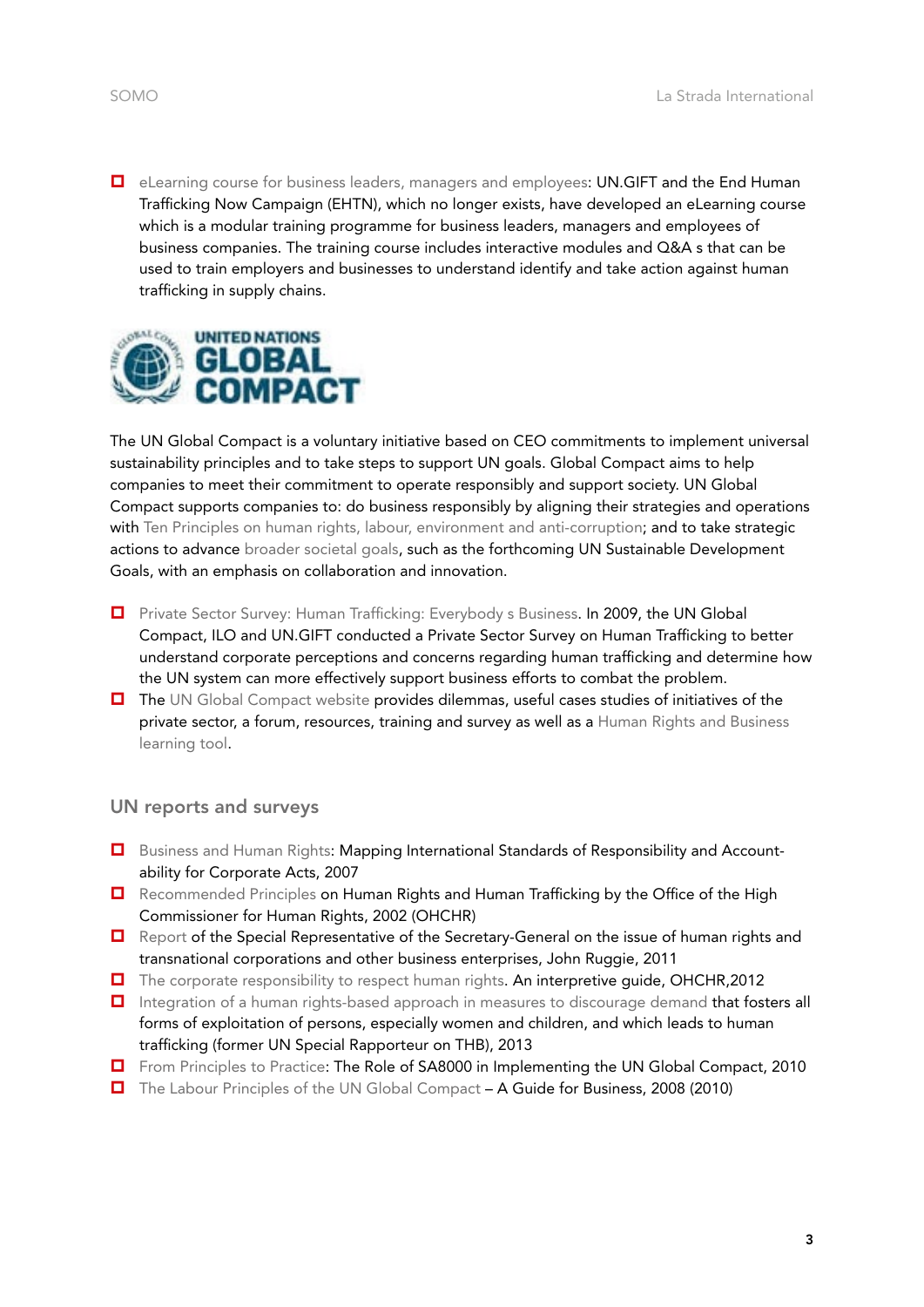- <span id="page-5-0"></span>**D** [Preventing Trafficking in Persons by Addressing Demand](http://www.unodc.org/documents/human-trafficking/2014/ICAT_Demand_paper_FINAL.pdf), UN Inter-Agency Coordination Group against Trafficking in Persons (ICAT), 2014
- [Human Trafficking indicators](http://www.unodc.org/pdf/HT_indicators_E_LOWRES.pdf) (UNOC), 2010
- **I** [Issue Paper:](http://www.unodc.org/documents/human-trafficking/2015/UNODC_IP_Exploitation_2015.pdf) The Concept of "Exploitation" in the Trafficking in Persons Protocol (UNODC)
- [Consumer awareness brochure Counterfeit:](http://www.unodc.org/counterfeit/) Don't buy into organized crime, 2014 (UNODC) linked with campaign with the same name

#### UNODC Human Trafficking Case Law database

The UNODC human trafficking case law [database](https://www.unodc.org/cld/case-law-doc/traffickingpersonscrimetype/blr/2011/case_of_nikulinas_.html?tmpl=old) provides immediate, public access to officially documented instances of this crime. With the database, UNODC aims to increase the visibility of successful prosecutions and at the same time promote awareness of the realities of human trafficking. Such a database of human trafficking cases enables users to take experiences and court decisions from other countries into account when dealing with human trafficking issues, consult on practices in different jurisdictions and broaden their knowledge of human trafficking crimes.

#### European Union reports and surveys



The European Union has a [website on human trafficking](https://ec.europa.eu/anti-trafficking/node/1_en) and an [EU anti-trafficking coordinator](https://ec.europa.eu/anti-trafficking/eu-anti-trafficking-coordinator_en) as well as a number of resources.

- $\Box$  [From Principles to Practice:](http://www.business-humanrights.org/Links/Repository/1015422) The European Union operationalizing the United Nations Guiding Principles on Business and Human Rights, 2012
- [Support for victims of crime in the EU \(FRA\),](http://fra.europa.eu/sites/default/files/fra-2015-victims-crime-eu-support_en_0.pdf) 2012
- [European Commission Human Rights Sector Guides](http://www.shiftproject.org/ec-sectoral-guides-corporate-responsibility-respect-human-rights), 2013
- [European Commission,](http://www.shiftproject.org/publication/european-commission-employment-recruitment-agencies-guide) Employment & Recruitment Agencies Guide, 2013
- [Labour mobility in the EU](http://www.eurofound.europa.eu/publications/report/2014/eu-member-states/labour-market-social-policies/labour-mobility-in-the-eu-recent-trends-and-policies): Recent trends and policies, 2014
- **I** [Mid-term report](https://ec.europa.eu/anti-trafficking/sites/antitrafficking/files/commission_staff_working_document_-_mid-term_report_on_the_implementation_of_the_eu_strategy_towards_the_eradication_of_trafficking_in_human_beings.pdf) on the implementation of the EU strategy towards the eradication of trafficking in human beings, SWD(2014) 318 final, 17 October 2014
- $\Box$  [Report on severe forms of labour exploitation \(FRA\)](http://fra.europa.eu/sites/default/files/fra-2015-severe-labour-exploitation_en.pdf), 2015
- [Eurostat report](http://ec.europa.eu/anti-trafficking/sites/antitrafficking/files/eurostat_report_on_trafficking_in_human_beings_-_2015_edition.pdf) on trafficking in human beings, 2015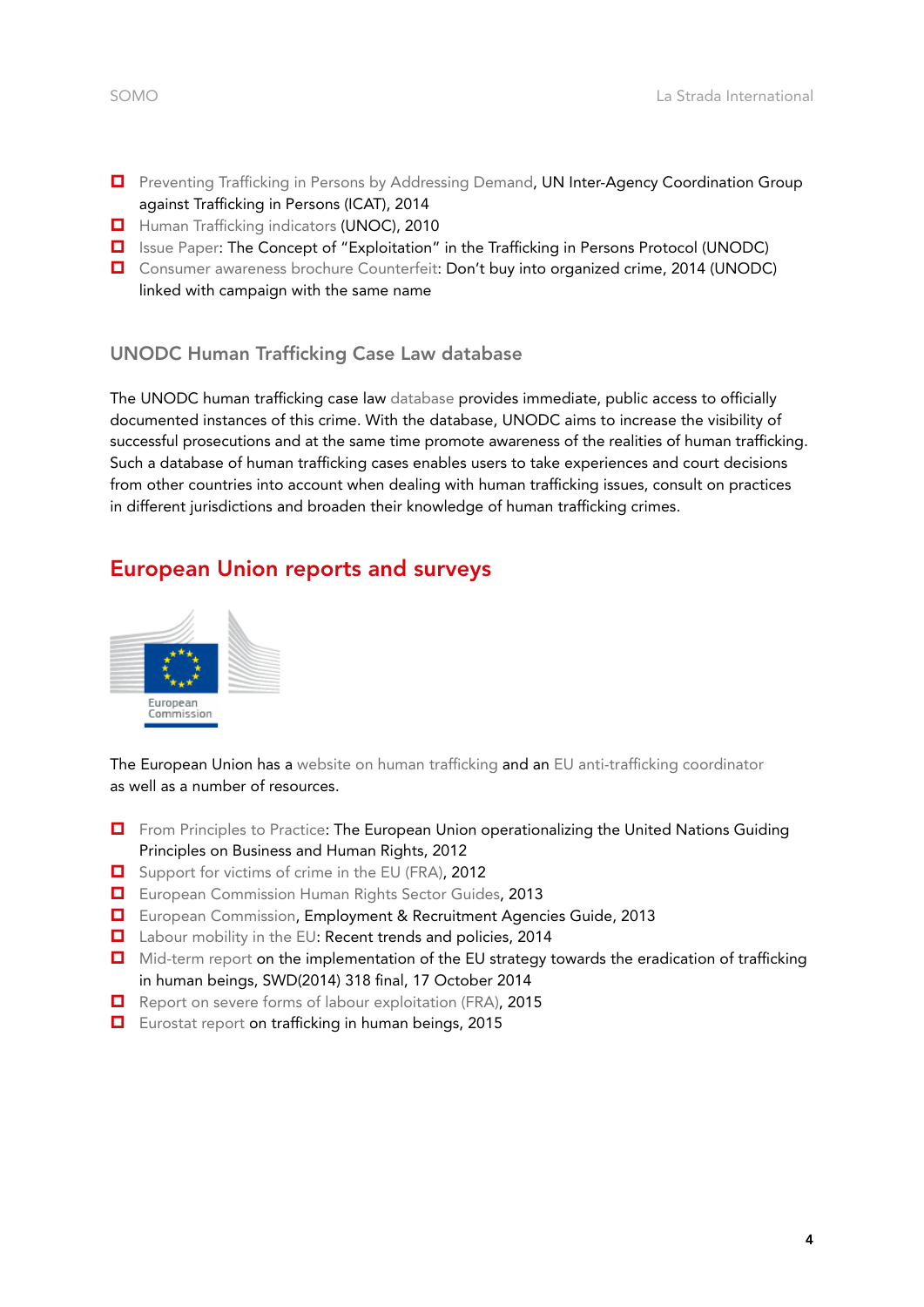#### <span id="page-6-0"></span>Council of Europe reports and surveys

**COUNCIL OF EUROPE** 



The Council of Europe has a Group of Experts on Action against Trafficking in Human Beings [\(GRETA\)](https://www.coe.int/t/dghl/monitoring/trafficking/Docs/Monitoring/GRETA_en.asp), an independent expert group responsible for monitoring implementation of the [Council](http://www.coe.int/t/dghl/monitoring/trafficking/Docs/Convntn/CETS197_en.asp#TopOfPage)  [of Europe Convention on Action against Trafficking in Human Beings](http://www.coe.int/t/dghl/monitoring/trafficking/Docs/Convntn/CETS197_en.asp#TopOfPage).

- **D** [GRETA regularly publishes reports](http://www.coe.int/t/dghl/monitoring/trafficking/Docs/Publications/Evaluations_en.asp) evaluating the measures taken by Council of Europe members and those which do not fully respect the measures contained in the Convention will be required to step up their action
- **D** [Prostitution, trafficking and modern slavery in Europe,](http://assembly.coe.int/nw/xml/XRef/X2H-Xref-ViewPDF.asp?FileID=20559&Lang=EN) Committee on Equality and Non-Discrimination, 2014

#### OSCE reports and surveys



Organization for Security and<br>Co-operation in Europe

The Organization for Security and Co-operation in Europe (OSCE) has a number of initiatives against [human trafficking,](http://www.osce.org/secretariat/trafficking) and set up the Office and post of Special Representative and Co-ordinator for Combating Trafficking in Human Beings in 2003 to help participating States develop and implement effective policies. This office and other OSCE bodies have published relevant resources, among others:

- [The OSCE Action Plan to Combat Trafficking in Human Beings,](https://www.osce.org/actionplan?download=true) 2003
- [Summary of Challenges](http://www.osce.org/cthb/37937?download=true) on Addressing Human Trafficking for Labour Exploitation in the Agricultural Sector in the OSCE Region, 2009
- [Unprotected Work, Invisible Exploitation:](http://www.osce.org/secretariat/75804?download=true) Trafficking for the Purpose of Domestic Servitude, 2010
- [Leveraging Anti-Money Laundering Regimes](http://www.osce.org/secretariat/121125?download=true) to Combat Trafficking in Human Beings, 2011
- □ [OSCE handbook](http://www.osce.org/handbook/domesticservitude?download=true) on preventing domestic servitude in diplomatic households, 2014
- [Ending Exploitation](http://www.osce.org/secretariat/126305). Ensuring that Businesses do not Contribute to Trafficking in Human Beings: Duties of States and the Private Sector, 2015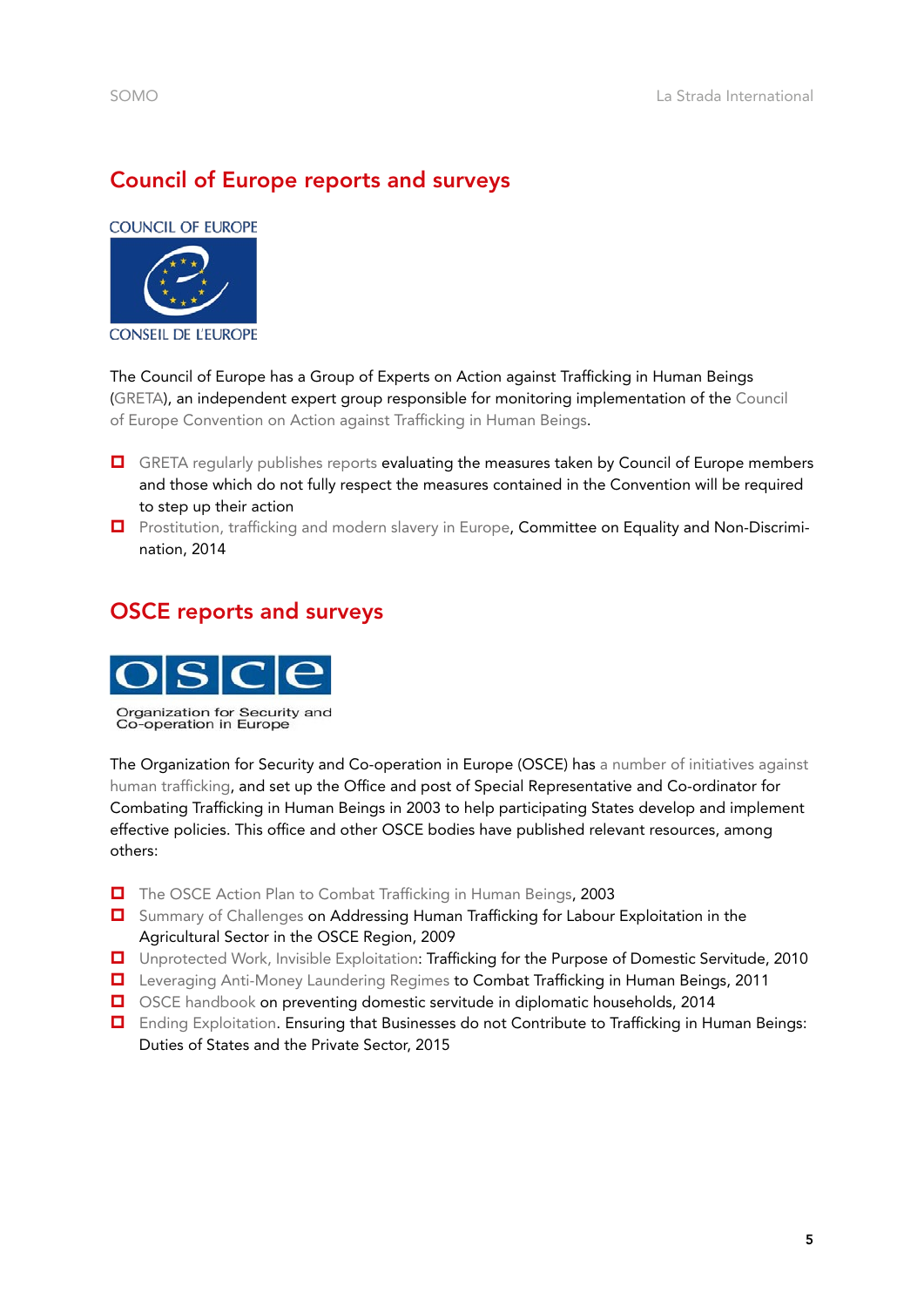#### <span id="page-7-0"></span>IOM reports and surveys



The International Organization for migration is inter-governmental organisation comprosing 157 member states. The IOM set up an International Recruitment Integrity System ([IRIS](http://iris.iom.int/)) is an international voluntary "ethical recruitment" framework that will benefit all stakeholders in the labour migration process. IRIS will provide a platform for addressing unfair recruitment and bridge international regulatory gaps governing labour recruitment in countries of origin and destination. The IOM also has a project entitled [Migrants Contribute,](http://www.migrantscontribute.com/) which highlights how migrant workers contribute to countries' economic development, due to their involvement and initiatives in various labour sectors and entrepreneurship.

#### Athens Ethical Principles



A number of NGOs and international organisations adopted a set of ethical principles against human trafficking in 2006, known as the [Athens Ethical Principles](http://www.ungift.org/docs/ungift/pdf/Athens_principles.pdf) and launched the [End Human Trafficking](http://endhtnow.com/)  [Now](http://endhtnow.com/) campaign to promote the Principles and facilitate their implementation by business companies. The Athens Ethical Principles contain seven main values, ranging from zero tolerance business position towards trafficking and contributing to prevention, relevant corporate codes of conduct and reporting requirements.

#### Campaign and NGO resources



[Anti-Slavery International](http://www.antislavery.org) founded in 1839 in the United Kingdom, is the world's oldest international human rights organisation and works to eliminate all forms of slavery around the world, including [forced labour,](http://www.antislavery.org/english/slavery_today/forced_labour/default.aspx)  [bonded labour,](http://www.antislavery.org/english/slavery_today/bonded_labour/default.aspx) [trafficking](http://www.antislavery.org/english/slavery_today/trafficking/default.aspx) of human beings, [descent-based slavery](http://www.antislavery.org/english/slavery_today/descent_based_slavery/default.aspx) and the worst forms of [child labour.](http://www.antislavery.org/english/slavery_today/child_slavery/default.aspx) On these issues the organisation has run numerous campaign and published useful reports, for example: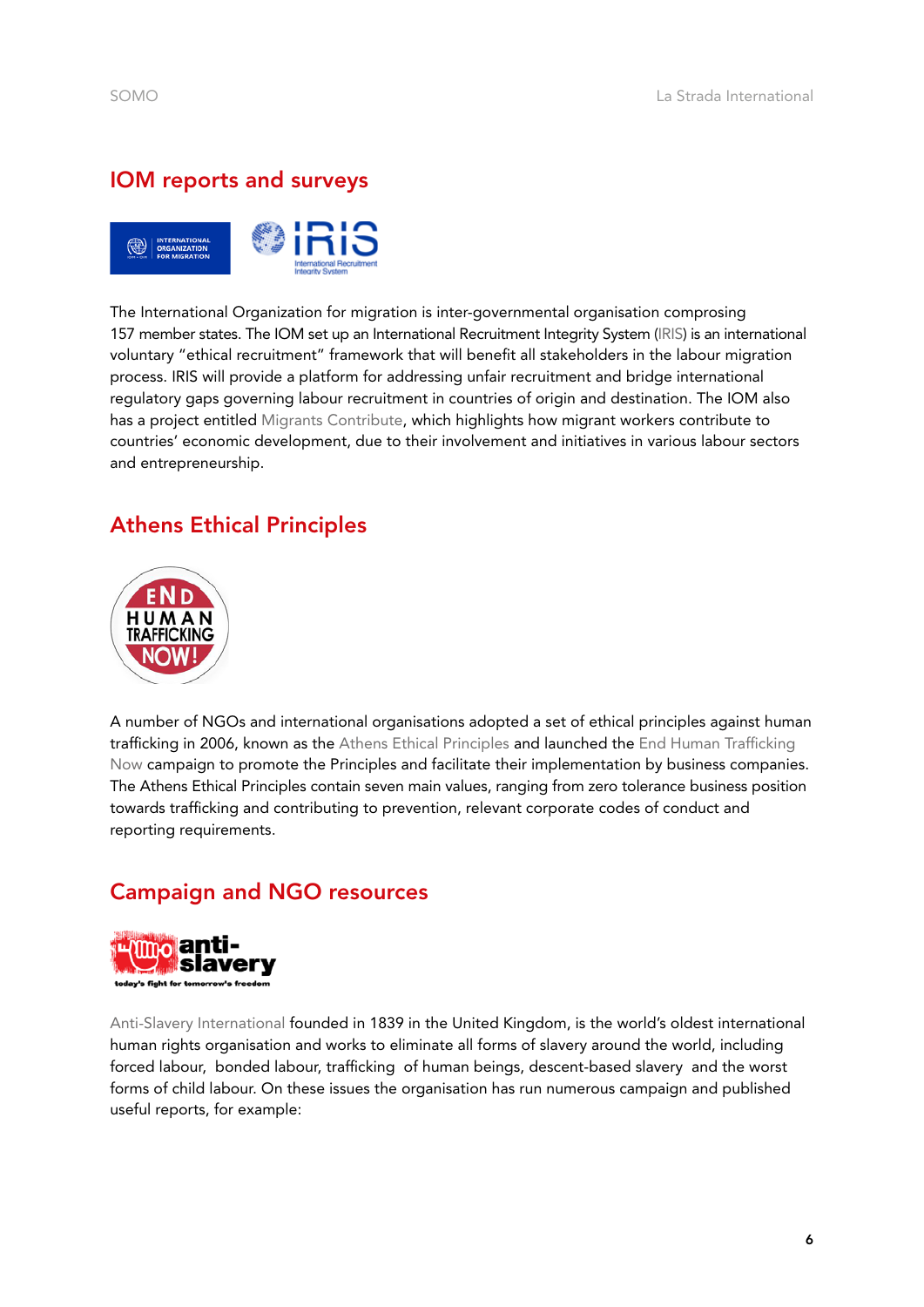- [Trafficking for Forced Labour in Europe.](http://www.antislavery.org/includes/documents/cm_docs/2009/t/trafficking_for_fl_in_europe_4_country_report.pdf) Report on a study in the UK, Ireland, the Czech Republic and Portugal, 2006
- [Never Work Alone](http://www.antislavery.org/includes/documents/cm_docs/2011/f/forced_labour_en_final.pdf). Trade Unions and NGOs joining forces to combat Forced Labour and Trafficking in Europe, a guide for trade unions and other civil society organisations to jointly combat modern-day slavery and trafficking of workers, 2011
- [Staff Wanted Initiative,](http://www.antislavery.org/english/what_we_do/working_with_business/staff_wanted_initiative.aspx) 2012



The Joseph Rowntree Foundation (JRF) is a fund that engages itself for social change in the UK by commissioning research into the root causes of social problems and developing solutions. JRF publications relevant in the context of this Resource Guide are:

- **D** [Between Decent Work and Forced Labour:](http://www.jrf.org.uk/sites/files/jrf/forced-labour-exploitation-full.pdf) Examining the Continuum of Exploitation, 2010
- □ [Forced labour in the UK](http://www.jrf.org.uk/publications/forced-labour-uk-business-angle): The Business Angle, JRF Programme Paper, April 2012



The [Clean Clothes Campaign](http://www.cleanclothes.org/about/who-we-are) (CCC) is an alliance of organisations in 16 European countries. Members include trade unions and NGOs covering a broad spectrum of perspectives and interests, such as women's rights, consumer advocacy and poverty reduction. Since 1989, the CCC has worked to help ensure that the fundamental rights of workers are respected, through educating and mobilising consumers, lobby companies and governments, and offering direct solidarity support to workers as they fight for their rights and demand better working conditions. CCC relies on a partner network of more than 200 organisations and unions in garment-producing countries to identify local problems and objectives, and to help develop campaign strategies to support workers in achieving their goals. CCC cooperates extensively with similar labour rights campaigns in the United States, Canada, and Australia.

- [Made in ... Eastern Europe](http://www.cleanclothes.org/resources/national-cccs/made-in-eastern-europe.pdf). The new 'fashion colonies', 2004
- $\Box$  [Full Package Approach](http://www.cleanclothes.org/resources/publications/full-package-approach.pdf) to Labour Codes of Conduct Four major steps garment companies can take to ensure their products are made under humane conditions, 2008
- [False Promises](http://www.cleanclothes.org/resources/publications/migrant-workers-internal.pdf/view), Migrant Workers in the Global Garment Industry, 2009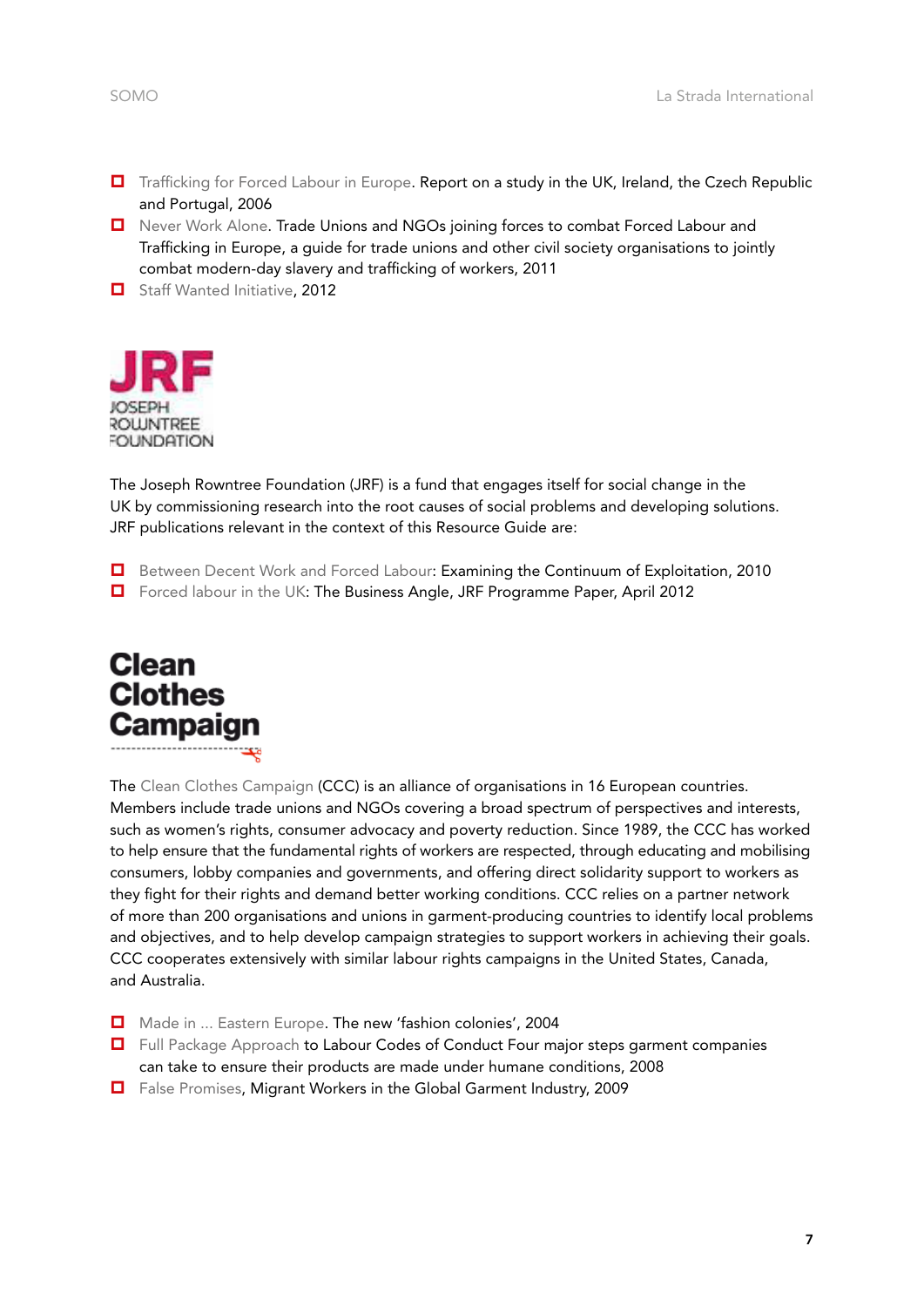- [The UN Guiding Principles](http://www.cleanclothes.org/resources/publications/2012-11-22-ituc-industriall-ccc.pdf/view) on Business and Human Rights and the human rights of workers to form or join trade unions and to bargain collectively (written by the International Trade Union Confederation, IndustriALL Global Union, the Clean Clothes Campaign and UNI Global Union), 2012
- $\Box$  [Stitched Up](http://www.cleanclothes.org/livingwage/stitched-up) Poverty Wages in Eastern Europe and Turkey, 2014
- $\Box$  [Tailored Wages,](http://www.cleanclothes.org/resources/publications/2012-11-22-ituc-industriall-ccc.pdf/view) An in depth look at the practices and policies the 50 largest clothing brands operating in Europe are taking to implement a living wage, 2014



The European Coalition for Corporate Justice ([ECCJ\)](http://www.corporatejustice.org/-about-eccj,012-.html?lang=en) brings together NGOs, trade unions and coalitions promoting corporate social responsibility from all over Europe. It works with the European institutions to address the environmental, social and human rights costs of EU-based companies, as well as increasing public awareness of this problem and addressing the role of the EU to regulate business. ECCJ published several useful studies on among other on business and human rights, including corporate reporting, due diligence and access to justice.

 [ECCJ briefing,](http://business-humanrights.org/sites/default/files/media/documents/eccj-assessment-eu-non-financial-reporting-may-2104.pdf) Assessment of the EU Directive on the disclosure of non-financial information by certain large companies, May 2014



[OECD Watch](http://oecdwatch.org/publications-en/Publication_4201) is an international network of civil society organisations promoting corporate accountability. The purpose of OECD Watch is to inform the wider NGO community about policies and activities of the OECD's Investment Committee and to test the effectiveness of the OECD Guidelines for Multinational Enterprises.



[ECPAT](http://www.ecpat.net/resources#category-training-resources-and-toolkits) International is a global network of organisations working together for the elimination of child prostitution, child pornography and the trafficking of children for sexual purposes. ECPAT works to build collaboration among local organisations and the broader child rights community to form a [global social movement](http://ecpat.net/where-we-are) for protection of children from sexual exploitation. ECPAT groups are involved in implementation of various initiatives to protect children at local levels, while the Secretariat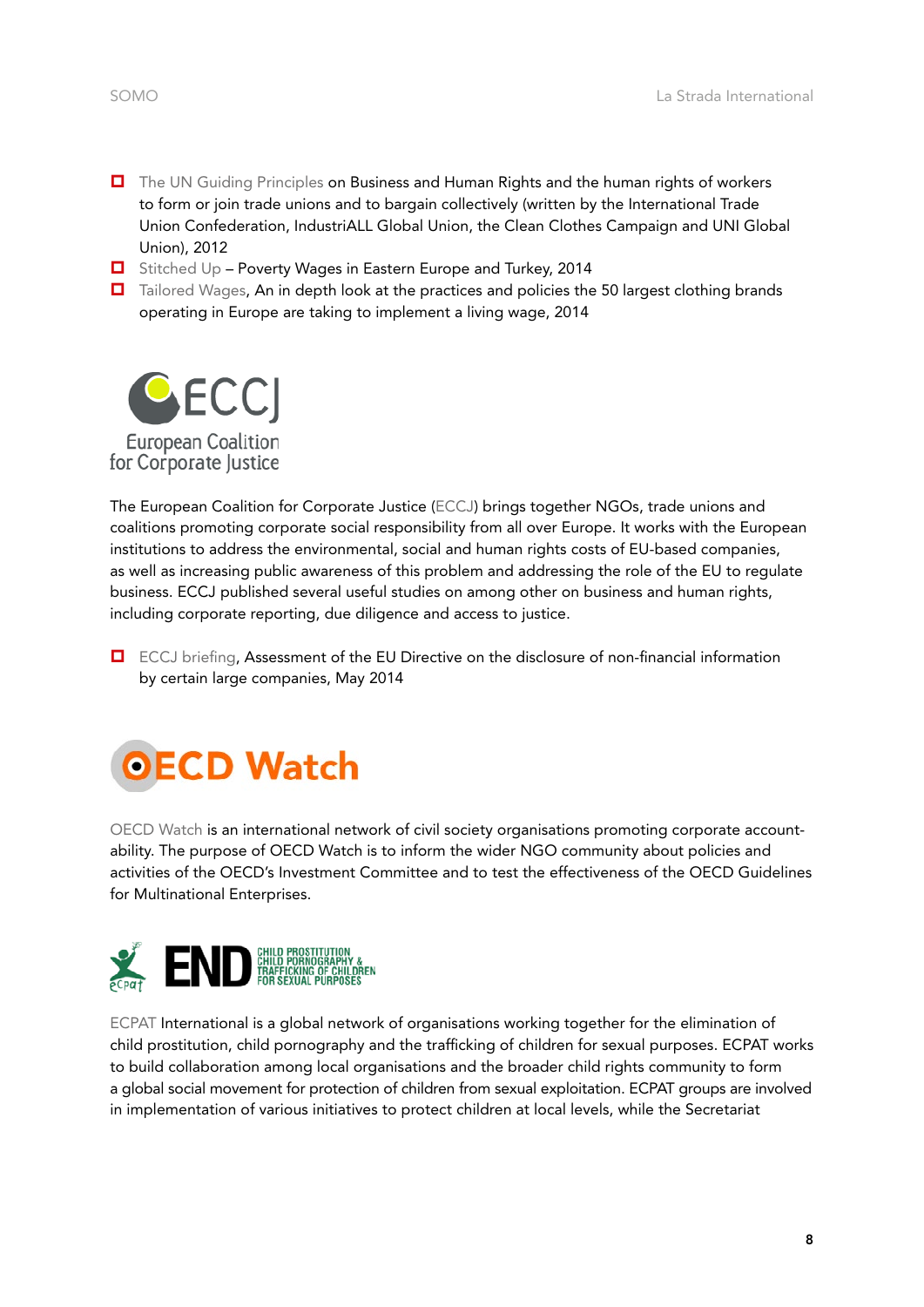provides technical support, research and information. It also represents and advocates on key issues at the international and regional level on behalf of the network.

- [Combating the Trafficking in Children for Sexual Purposes: A Training Guide](http://www.ecpat.net/sites/default/files/trafficking_trainingguide_eng.pdf), 2006
- **D** [Private Sector Roles and Responsibilities to End Sexual Exploitation of Children,](http://www.ecpat.net/sites/default/files/private_sector_roles_and_resp.pdf) 2009



Currently the world's largest grassroots human rights organization, [Amnesty International](https://www.amnesty.org/en/) is a global movement of people fighting injustice and promoting human rights. For half a century Amnesty International has borne witness to abuses and atrocities, has offered hope to the oppressed and forgotten, and has campaigned with innovation and determination for justice, via research, action and advocacy.

- [Forced Labour.](o) The Human Rights and Business and Business Pages, 2006
- [Exploited Labour](he Human Rights and Business and Business Pages). Migrant Workers in Italy's Agricultural Sector, 2012



The Centre for Research on Multinational Corporations [\(SOMO\)](http://www.somo.nl/?set_language=en) is an independent, not-for-profit research and network organisation working on social, ecological and economic issues related to sustainable development. Since 1973, the organisation investigates multinational corporations and the consequences of their activities for people and the environment around the world. SOMO strives toward global economic development that is sustainable and fair and toward the elimination of the structural causes of poverty, environmental problems, exploitation and inequality. Through research targeted at achieving sustainable change and strengthening cooperation, SOMO seeks to offer social organisations worldwide, especially those in developing countries, the opportunity to promote sustainable alternatives and to provide a counterweight to unsustainable strategies and practices of multinational corporations.

- [SOMO & Christian Aid](http://taxjustice.somo.nl/getting-active-on-tax/engaging-with-corporates/), Tax Justice Advocacy, A Toolkit for Civil Society, 2011
- **E** [Responsible Supply Chain Management.](http://www.somo.nl/publications-en/Publication_3899) Potential Success Factors and Challenges for Addressing Prevailing Human Rights and Other CSR Issues in Supply Chains of EU-based Companies 2011
- [How to use the UN Guiding Principles](http://www.somo.nl/publications-en/Publication_3899) on Business and Human Rights in company research and advocacy. A guide for civil society organisations, 2012
- **D** [Multi-stakeholder initiatives](http://somo.nl/publications-en/Publication_3786). A strategic guide for civil society organizations, 2012
- [Fact Sheet.](http://www.somo.nl/publications-en/Publication_3991) Forced Labour. Focus on the role of buying companies, 2013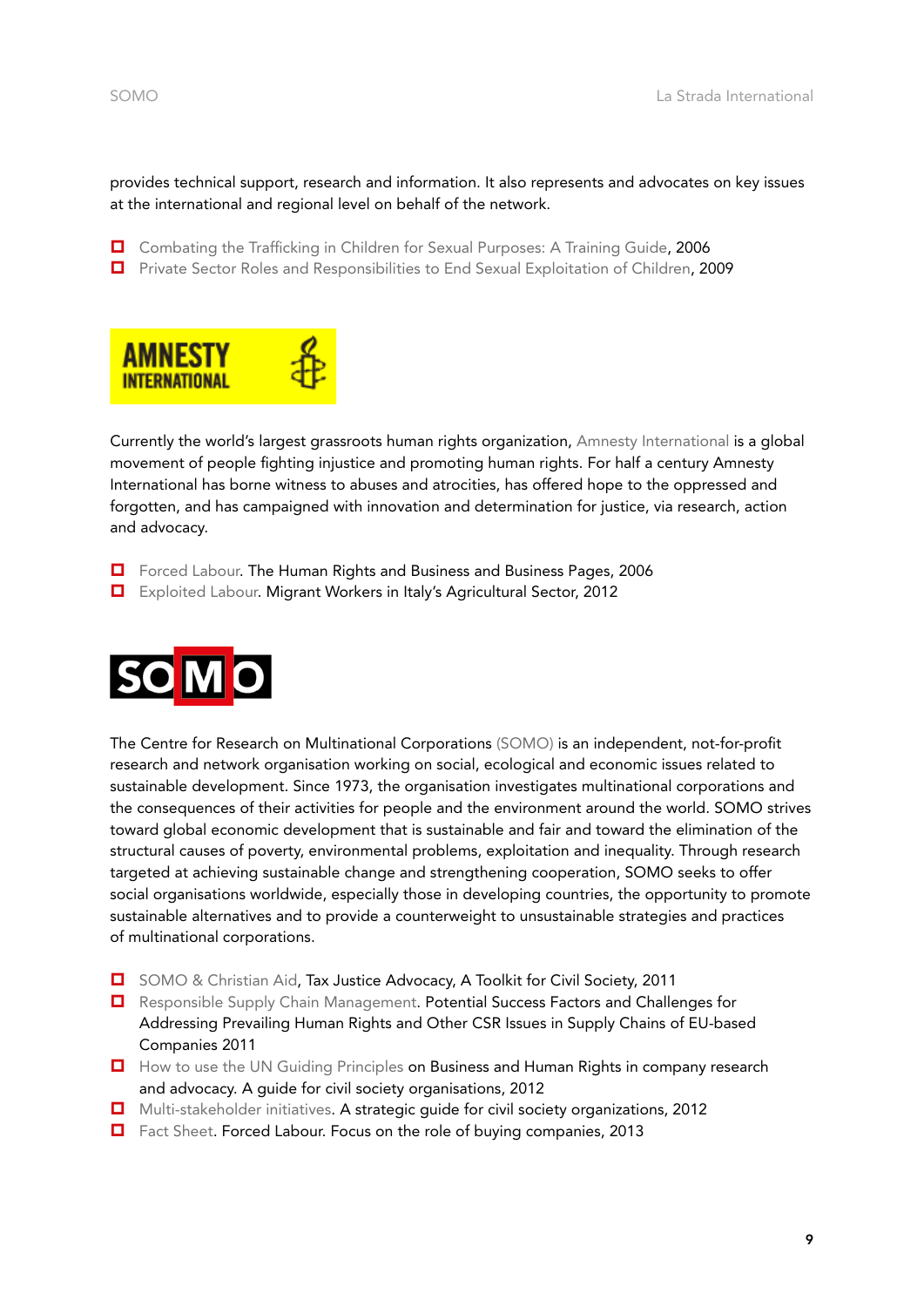- 
- **[Factsheet,](http://www.somo.nl/publications-en/Publication_3979) Unsafe Garment Factory Buildings, 2013**
- [Online comparison tool](http://www.somo.nl/dossiers-en/csr/corporate-responsibility-instruments) between the OECD Guidelines, the Global Compact and ISO 26000, 2013
- □ [Fact Sheet.](http://www.somo.nl/publications-en/Publication_4058/) Child labour in the textile & garment industry. Focus on the role of buying companies, March 2014
- [Fact Sheet.](http://www.somo.nl/news-nl/socially-responsible-public-procurement-of-garments-and-textiles-in-europe/at_download/attachment) Socially Responsible Procurement of Garments and Textiles. Focus on the role of European governments and organisations in the public and semi-public sectors, 2014
- $\Box$  [Factsheet Child Labour](http://www.somo.nl/publications-en/Publication_4058/) Focus on the role of buying companies, 2014
- $\Box$  [Factsheet](http://www.somo.nl/publications-en/Publication_4161)  Socially responsible public procurement, 2014
- $\Box$  [The Patchwork of Non-Judicial Grievance Mechanisms.](http://somo.nl/news-en/the-patchwork-of-non-judicial-grievance-mechanisms) Addressing the limitations of the current landscape, November 2014
- **U** [Using Grievance Mechanisms,](http://www.somo.nl/publications-en/Publication_4059/) Accessibility, predictability, legitimacy and workers' complaint experiences in the Electronics Sector, 2014
- □ [Socialising Losses,](http://www.tni.org/briefing/socialising-losses-privatising-gains) Privatising Gains. How Dutch investment treaties harm the public interest (Publised with TNI, BothENDS/Friends of the Earth Netherlands), 2015



The US-based organisation [Verité](http://verite.org/) provides a plethora of resources on ethical recruitment practices and guidance on assessing labour intermediaries, working conditions for migrants in the supply chain, and improving supplier management of [migrant labour](http://verite.org/the-cost-of-a-job/). Verité released a [report](http://www.state.gov/documents/organization/237137.pdf) about the risk of trafficking in persons in US federal and corporate supply chains. Other useful publications and resources include:

- [Fair Hiring Toolkit](http://www.verite.org/fair-hiring-toolkit), 2011
- [Ethical Framework](http://www.verite.org/ethical-framework-for-intl-recruitment) For Cross-Border Labor Recruitment, 2012
- $\Box$  Verité also [established](http://www.responsiblerecruitment.org/about) the campaign and website [Responsible recruitment](http://www.responsiblerecruitment.org/about)
- [Labour Rights Portal](http://verite.org/labor-rights/#/)  a database developed to house data, findings and learnings



The International La Strada Association [\(La Strada International,](http://lastradainternational.org/) LSI) is a leading, value-driven European NGO Network that aims to achieve a world without trafficking in human beings by promoting the respect for human rights through policy, advocacy, information and research and coordinated action. LSI develops the capacity of the member organisations and other stakeholders to improve services to trafficked persons and at-risk groups and empowers them to have access to and exercise their rights. The La Strada International network comprises eight independent, nongovernmental organisations (NGOs) in Europe that work from a grass-roots level, providing direct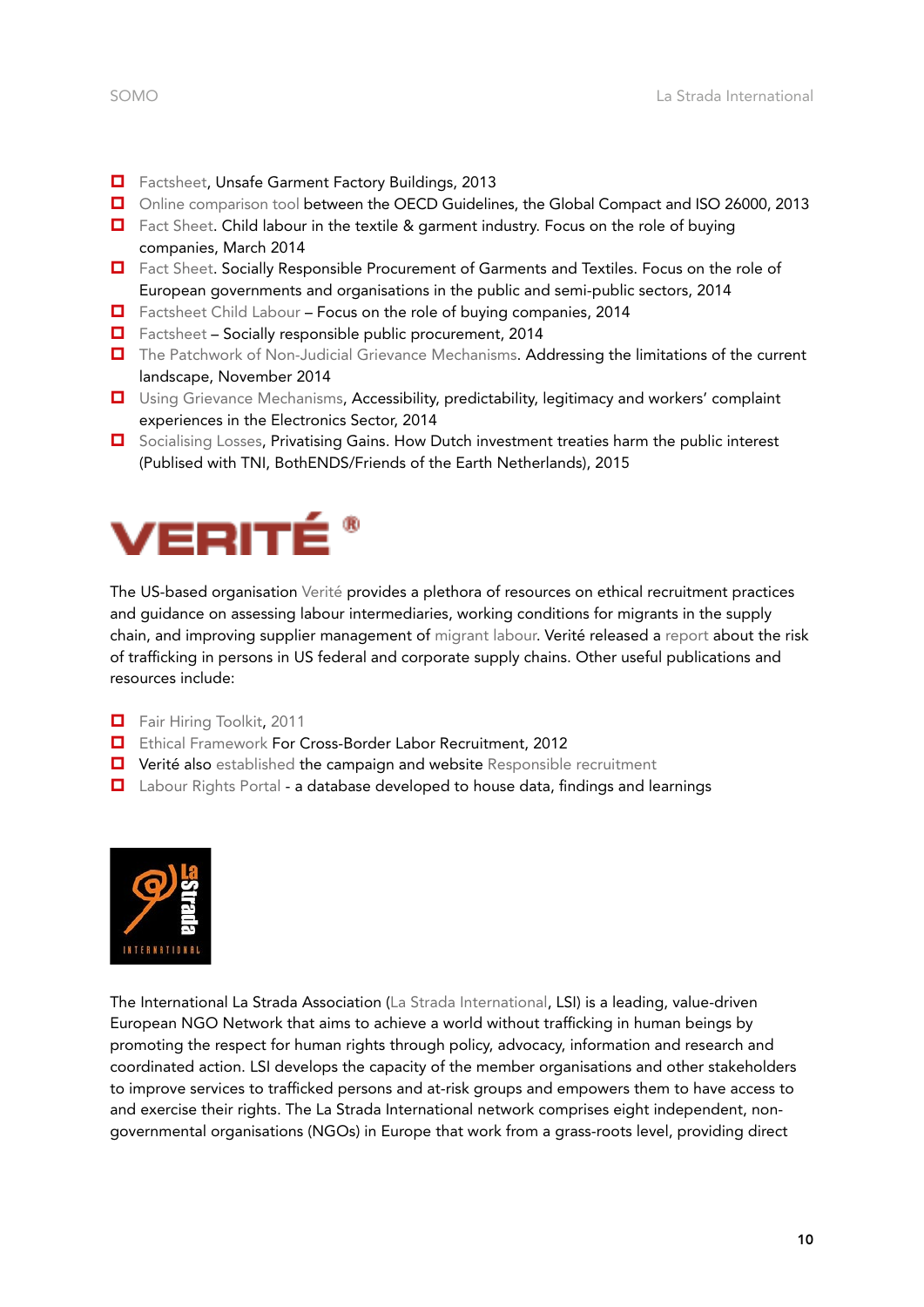support to trafficked persons. The NGO platform that LSI coordinates, unites 28 anti-trafficking NGOs in Europe. From 2013 – 2015, LSI coordinated the project [NGOs & CO – NGO-Business](http://lastradainternational.org/about-lsi/projects/ngos+co)  [Engagement in addressing human trafficking](http://lastradainternational.org/about-lsi/projects/ngos+co), of which this Toolkit is the final publication. Within the framework of this project LSI launched a campaign and published several materials related with the topic.

- [Used in Europe](http://usedineurope.com/)  LSI campaign on human trafficking and labour exploitation in Europe, 2014
- □ [Joint statement,](http://lastradainternational.org/news-publications/lsi-statement-on-eu-anti-trafficking-day) LSI and partners called upon governments to take a clear stand against human trafficking and to end exploitative labour conditions for all workers, including migrant workers, in Europe, 2014
- □ [Toolkit on Compensation for Trafficked Persons](http://lastradainternational.org/lsidocs/Findings and results of Comp.Act.pdf); COMP.ACT Findings and Results of the European Action for Compensation for Trafficked Persons, 2013
- $\Box$  The [DemandAT](http://www.demandat.eu/) research project, in which LSI is partner, addresses the challenge of understanding demand for trafficking in human beings and analyses the policy and practical measures that can influence this demand. The project investigates multiple forms of human trafficking and forced labour to assess the impact and potential of demand-side measures and policies to reduce trafficking, taken by European countries.
- La Strada Czech Republic published the report, "[Developments in trafficking](http://lastradainternational.org/lsidocs/Trafficking in human beings for the purpose of labour exploitation.pdf) in human beings for the purpose of labour exploitation and forced labour"



The Council of the Baltic Sea States ([CBSS](http://www.cbss.org/council/)) is an overall political forum for regional inter-governmental cooperation. The members of the Council are the eleven states of the Baltic Sea Region as well as the European Commission. The prevention of Human Trafficking is one of their focus areas.

- [Guidelines to Prevent Abusive Recruitment](http://www.cbss.org/wp-content/uploads/2012/11/ADSTRINGO-Guidelines-In-Brief.pdf), Exploitative Employment and Trafficking of Migrant Workers, 2012
- [Guidelines to prevent abusive recruitment, exploitative employment and trafficking of migrant](http://www.cbss.org/guidelines-labour-exploitation-baltic-sea-region/)  [workers in the Baltic Sea region](http://www.cbss.org/guidelines-labour-exploitation-baltic-sea-region/), 2014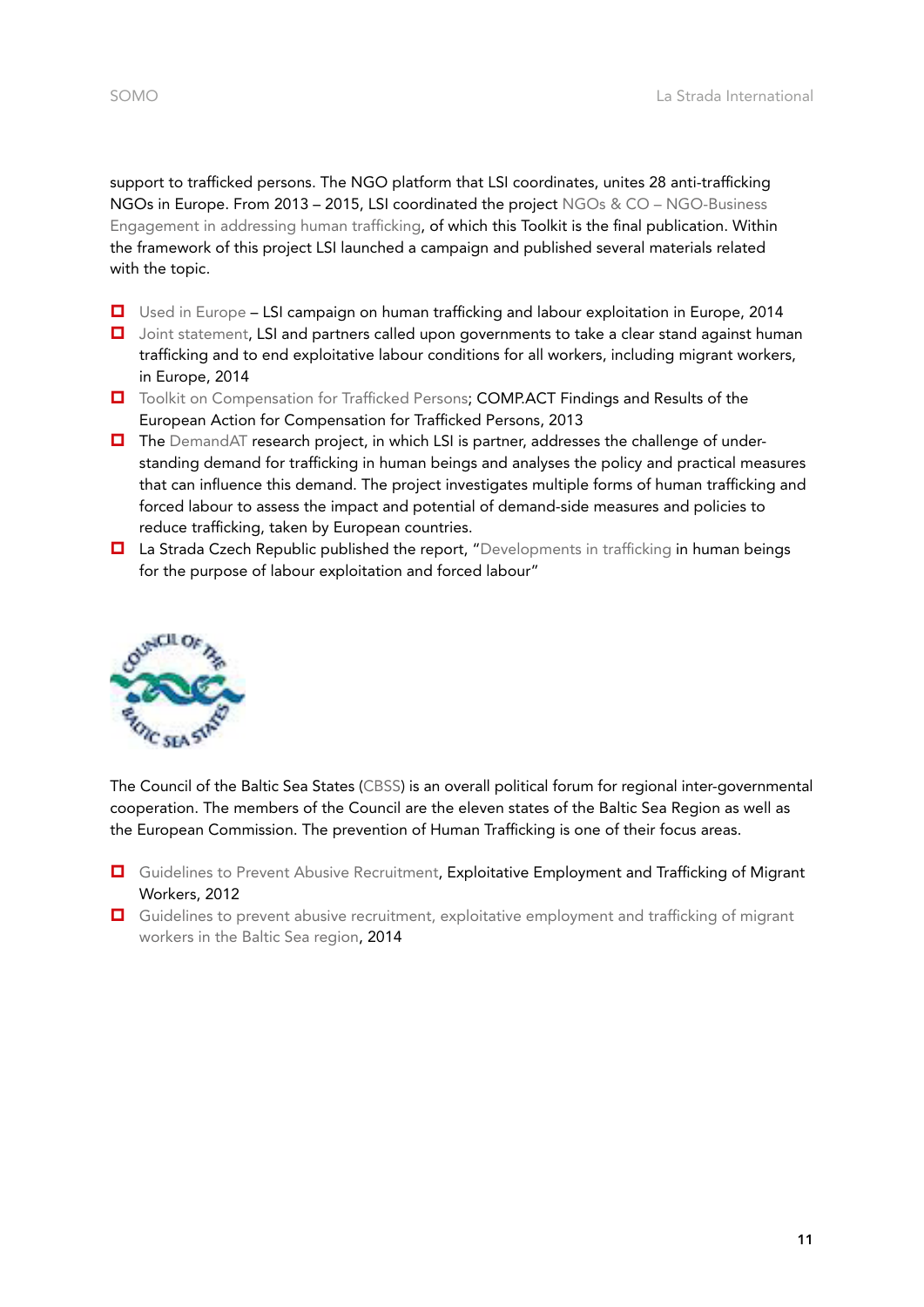

PLATFORM FOR INTERNATIONAL COOPERATION ON UNDOCUMENTED MIGRANTS

The Brussels-based Platform for International Cooperation on Undocumented migrants ([PICUM\)](http://picum.org/en) provides information on the legal obligation of states to protect migrants, including undocumented migrants. PICUM published numerous publications on the rights of undocumented migrant workers, as well as statements related with European developments, measures and legislation. Useful resources:

- [Ten Ways to Protect Undocumented Migrant Workers,](http://picum.org/picum.org/uploads/publication/Ten Ways to Protect Undocumented Migrant Workers EN.pdf) 2005
- **U** [Undocumented Migrants Have Rights](http://picum.org/picum.org/uploads/file_/Undocumented_Migrants_Have_Rights_1.pdf) ! An Overview of the International Human Rights Framework, March 2007
- [Human Rights Indicators](http://picum.org/picum.org/uploads/publication/KNOMAD Working Paper 5 Human Rights Indicators for Migrants.pdf) for Migrants and their Families (KNOMAD) April 2015
- [Employers' Sanctions:](http://picum.org/picum.org/uploads/publication/EmployerSanctions_Final.pdf) Impacts on undocumented migrant workers' rights in four EU countries, 2015



The [Global Alliance Against Traffic in Women \(GAATW\)](http://www.gaatw.org/http:/www.gaatw.org/) is an Alliance of more than 100 non-governmental organisations from Africa, Asia, Europe, LAC and North America. The GAATW International Secretariat is based in Bangkok, Thailand and co-ordinates the activities of the Alliance, collects and disseminates information, and advocates on behalf of the Alliance at regional and international levels. Member Organisations include migrant rights organisations; anti-trafficking organisations; self-organised groups of migrant workers, domestic workers, survivors of trafficking and sex workers; human rights and women's rights organisations; and direct service providers.

- [Moving Beyond 'Supply and Demand' Catchphrases](http://gaatw.org/publications/MovingBeyond_SupplyandDemand_GAATW2011.pdf): Assessing the uses and limitations of demand-based approaches in Anti-Trafficking, 2011
- A toolkit for reporting to CEDAW on trafficking of women and exploitation of migrant women [workers](http://www.gaatw.org/publications/A_Toolkit_for_Reporting_to_CEDAW_GAATW2011.pdf), 2011
- GAATW's [Anti-Trafficking Review](http://gaatw.org/resources/anti-trafficking-review) is an academic journal that promotes a human rights based approach to anti-trafficking. It explores trafficking in its broader context including gender analyses and intersections with labour and migrant rights. The Review offers an outlet and space for dialogue between academics, practitioners and advocates seeking to communicate new ideas and findings to those working for and with trafficked persons. For 2015 a publication on Forced Labour and Human trafficking is to be published.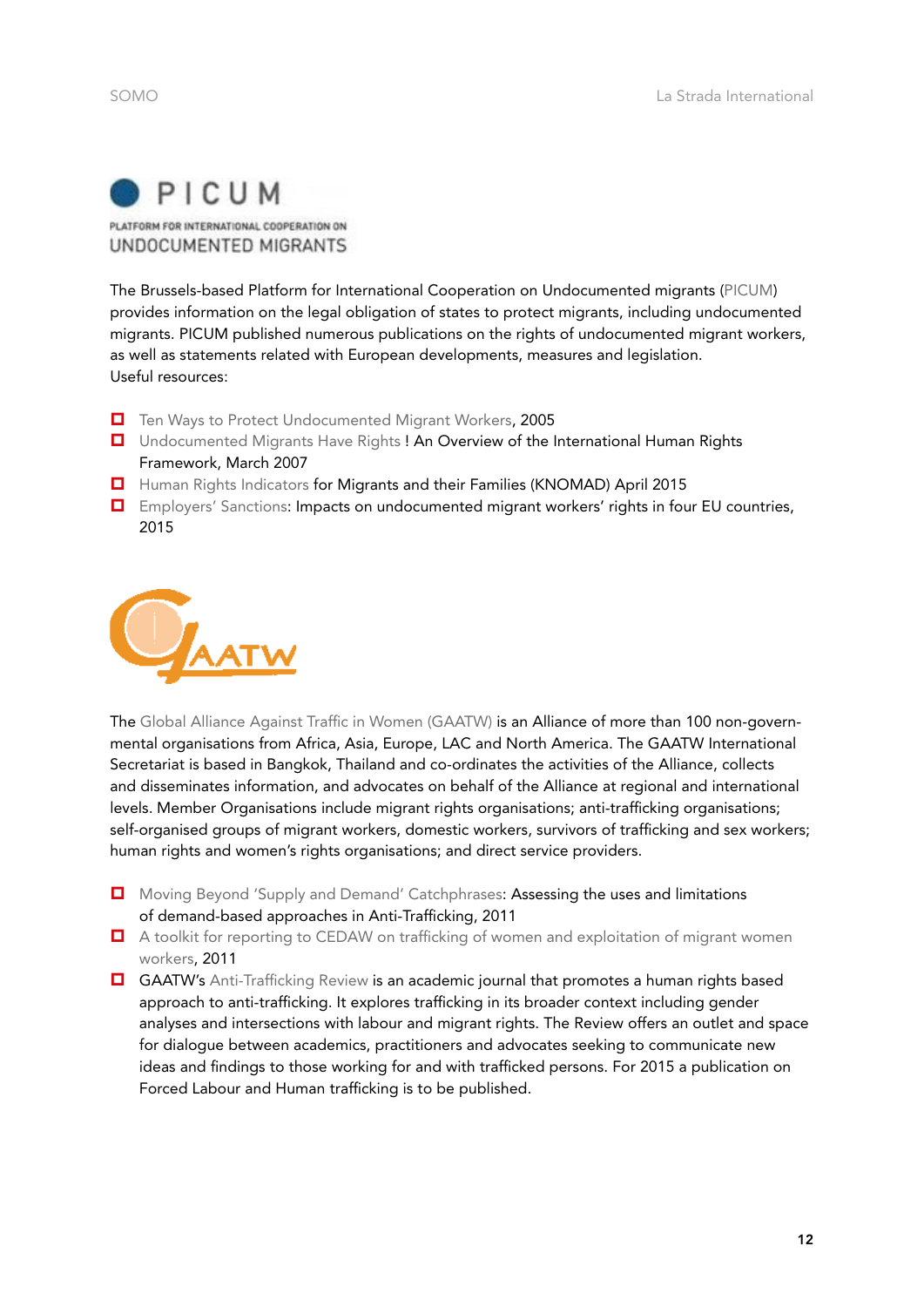

The Ethical Trading Initiative ([ETI\)](http://www.ethicaltrade.org/) is a leading alliance of companies, trade unions and NGOs that promotes respect for workers' rights around the globe. Our vision is a world where all workers are free from exploitation and discrimination, and enjoy conditions of freedom, security and equity. The organisation has published numerous tools, guidelines and briefings.



# **Business & Human Rig<br>Resource Centre**

The Business & Human Rights Resource Centre [\(BHRRC\)](http://business-humanrights.org/) works to advance human rights in business and eradicate abuse. It aims to build corporate transparency and track the human rights policy and performance of over 6000 companies in over 180 countries, making information publicly available. The organisation engages with companies and governments to urge them to share information publicly. Relevant resources:

- A global business and human rights knowledge hub ([website](http://business-humanrights.org/en/guide-to-the-resource-centre-website)), delivering up-to-date and comprehensive news in eight languages
- A free Weekly Update [e-newsletter](http://business-humanrights.org/en/weekly-updates-archive-including-company-responses)
- [Company](http://business-humanrights.org/en/company-action-platform) and [Government](http://business-humanrights.org/en/government-action-platform) Action Platforms revealing policy and actions of over 90 companies and 40 governments



The International Committee on the Rights of Sex Workers in Europe [\(ICRSE\)](http://www.sexworkeurope.org/) was established as a legal entity in 2004 to create a European network of sex workers and allies and as the organisers of the 2005 European Conference on Sex Work, Human Rights, Labour and Migration in Brussels, Belgium. The ICRSE Network includes sex workers and allies who are working in the fields of health, human, labour and migration rights who can challenge repressive policies around sex work, migration and trafficking, lobby for the rights of sex workers through cross-communication and information sharing about local, national, regional and global situations, provide a forum for future advocacy, support capacity building and policy development opportunities and promote advocacy tools, such as the Declaration of the Rights of Sex Workers in Europe and the Sex Workers in Europe Manifesto (both documents were elaborated and endorsed at the conference).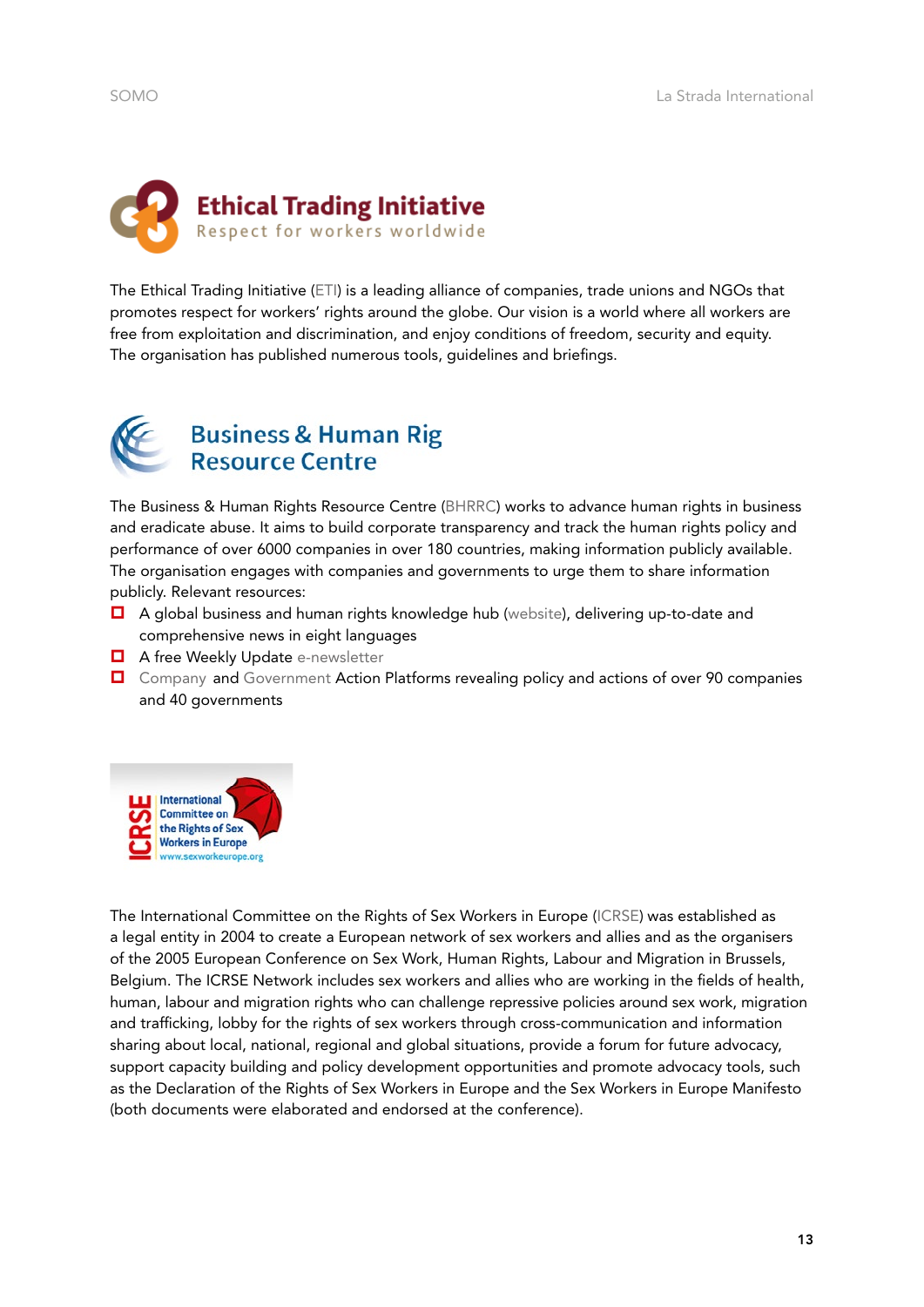#### <span id="page-15-0"></span>Other campaigns

Recently several campaigns have been launched to raise awareness for labour exploitation in different labour sectors. some of them include: Fairwear campaign [Wellmade](http://www.wellmade.org/)

- [Website Campaign](http://www.stopcorporateimpunity.org/?p=5424) against Corporate Impunity, Global Movement for a Binding Treaty
- $\Box$  ["Fashion Revolution](http://www.fashionrevolution.org/home) " consumer awareness campaign launched to challenge practices in the global fashion industry
- $\Box$  [Be a responsible traveller](http://www.bearesponsibletraveller.org/), an awareness campaign to inform tourists on how they can help fight trafficking, launched in partnership with business in the sector
- **D** [Crime Stoppers/Meld Misdaad anonym](http://www.meldmisdaadanoniem.nl/english) campaign against forced prostitution
- $\Box$  The International Center on Corporate Responsibility (ICCR) launched the ["No Fees" campaign](http://www.iccr.org/no-fees-initiative), to ensure that workers in their immediate and extended supply chains are not forced to pay fees for employment

#### Other resources & directories

- An EU funded project by the Tilburg University, Netherlands, entitled Facilitating Corporate [Social Responsibility in the field of Human Trafficking,](https://ec.europa.eu/anti-trafficking/eu-projects/facilitating-corporate-social-responsibility-field-human-trafficking_en) developed practical guides for companies in the agricultural, construction and hospitality sector in seven European countries (two sectors per country)
- [Beyond Trafficking and Slavery Beyond](https://www.opendemocracy.net/beyondslavery) is an editorial partnership between openDemocracy and researchers, looking critically at current slavery and trafficking discourses and actions.
- The [Global Modern Slavery](http://globalmodernslavery.org/) Directory is a collaborative effort led by Polaris, the Freedom Fund, and the Walk Free Foundation to help organisations connect with the full range of actors working to end human trafficking, forced labour and exploitation
- [Guardian weblog](http://www.theguardian.com/sustainable-business/modern-slavery-sedex-laws-forced-labour-action-government) on human trafficking
- $\Box$  The [Stronger Together](http://stronger2gether.org/) multistakeholder initiatives in the UK, set up byt amongst others the Gangmasters Licensing Authority attempts to unite all relevant players in the UK food industry to tackle modern day slavery
- $\Box$  [Stop the traffic](http://www.stopthetraffik.org/library/campaign/68) runs a number of anti-trafficking campaigns
- □ [Tackling modern slavery in supply chains](http://www.walkfree.org/business/wp-content/themes/guide/images/TacklingModernSlaveryInSupplyChains-14.pdf) Publication of the Walk Free Foundation Tackling Modern Slavery in Supply Chains that outlines step-by-step what companies can and must do to eliminate slavery from their business practices